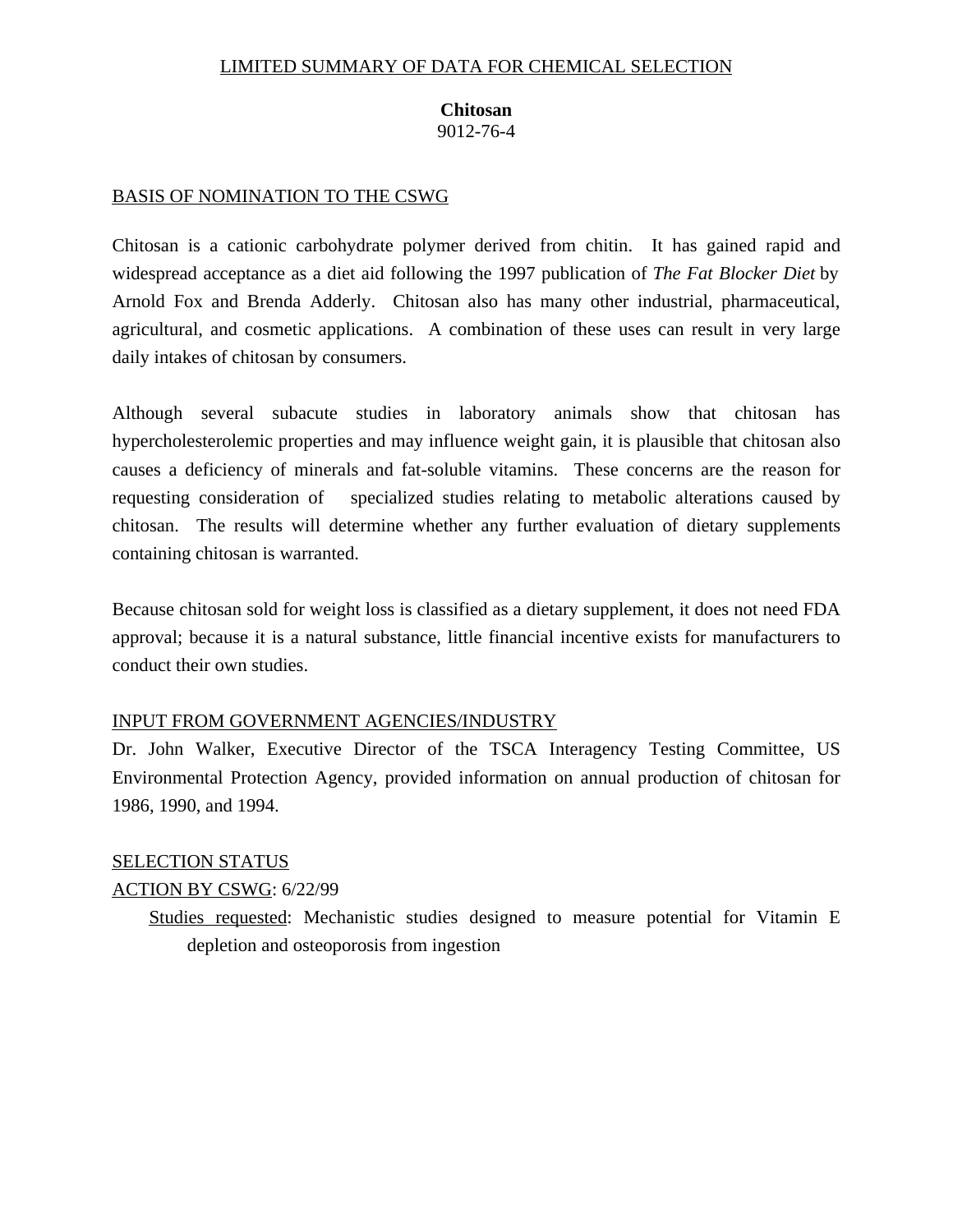# Priority: High

# Rationale/Remarks:

- Significant human exposure, especially through use of dietary supplements promoted as "fat trappers" for weight loss
- Potential for ingestion of large amounts of chitosan
- Suspicion of fat soluble vitamin depletion and other toxic effects based on limited animal studies needing confirmation
- Suspicion of carcinogenic potential very low; not recommended for standard battery of carcinogenicity tests
- Use olestra as a model for testing
- Defined functionally by molecular weight, degree of deacetylation, and viscosity; select a range of chitosans used in the dietary supplement industry for testing; consult FDA Drug Master Files.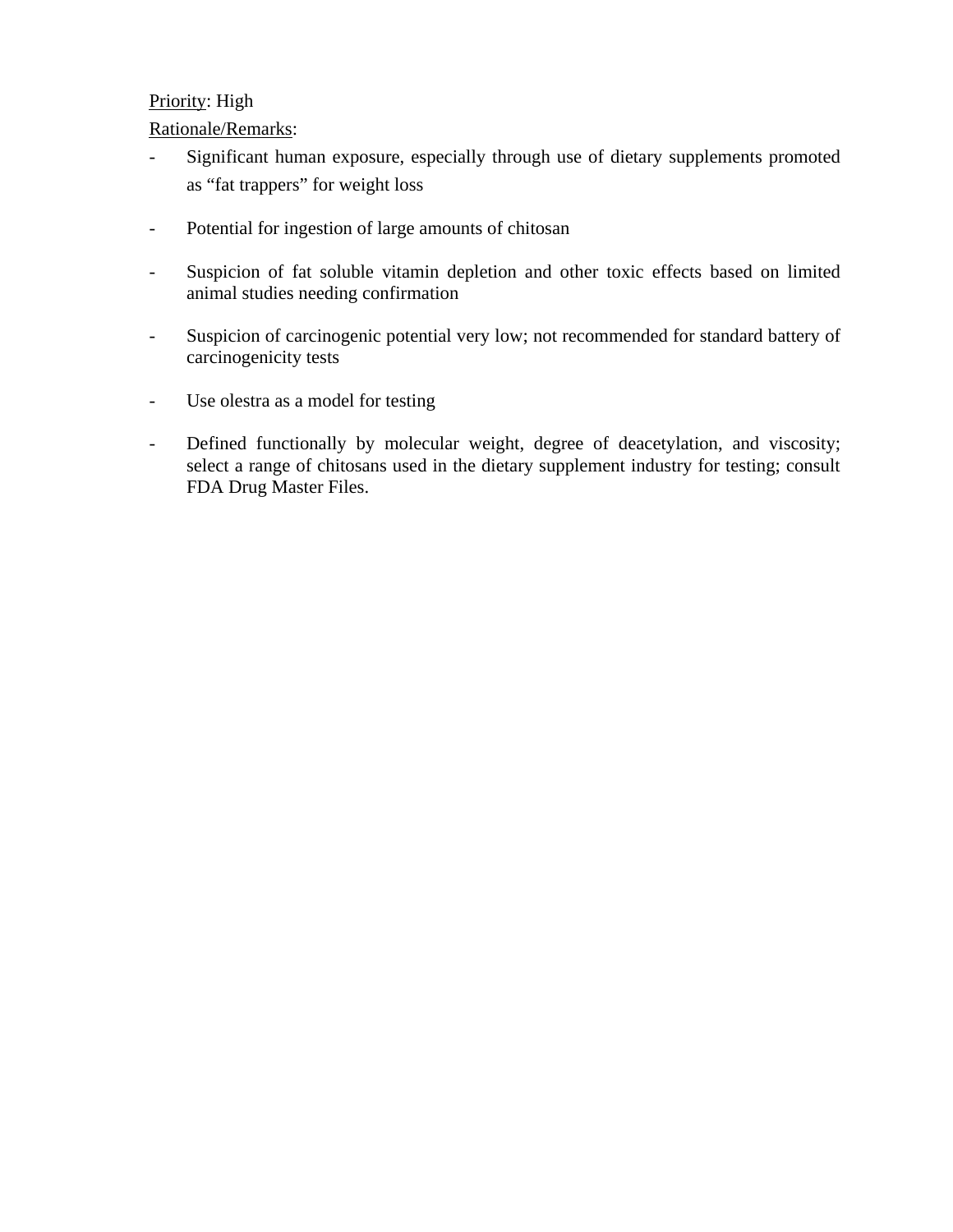## CHEMICAL IDENTIFICATION

Chemical Abstracts Service Name: 2-Amino-2-deoxy-- *D*-

CAS Registry No.: 9012-76-4; 57285-05-0

glucosamine

Synonyms and Trade Names: Chitosan; chitopearl; CTFA 04299; deacetylated chitin; Flonac N; Kytex H; poliglusam; Sea Cure F

Structural Class: Polysaccharide

Structure:



Chemical and Physical Properties:

- Description: Chitosan is a modified natural carbohydrate polymer derived from chitin, which occurs principally in animals of the phylum Arthropoda. The primary unit in the chitin polymer is 2-deoxy-2-(acetylamino)glucose. These units are combined by , 1-4 glycosidic linkages, forming a long chain linear polymer. Removal of most of the acetyl groups of chitin by treatment with strong alkalis yields chitosan (Peniston & Johnson, 1980).
- Properties: Although chitin is insoluble in most solvents, the properties of chitosan relate to its polyelectrolyte and polymeric carbohydrate character. It is insoluble in water or in alkaline solutions at pH levels above about 6.5, or in organic solvents. It dissolves readily in dilute solutions of most organic acids, including formic, acetic, tartaric, and citric acids. Chitosan is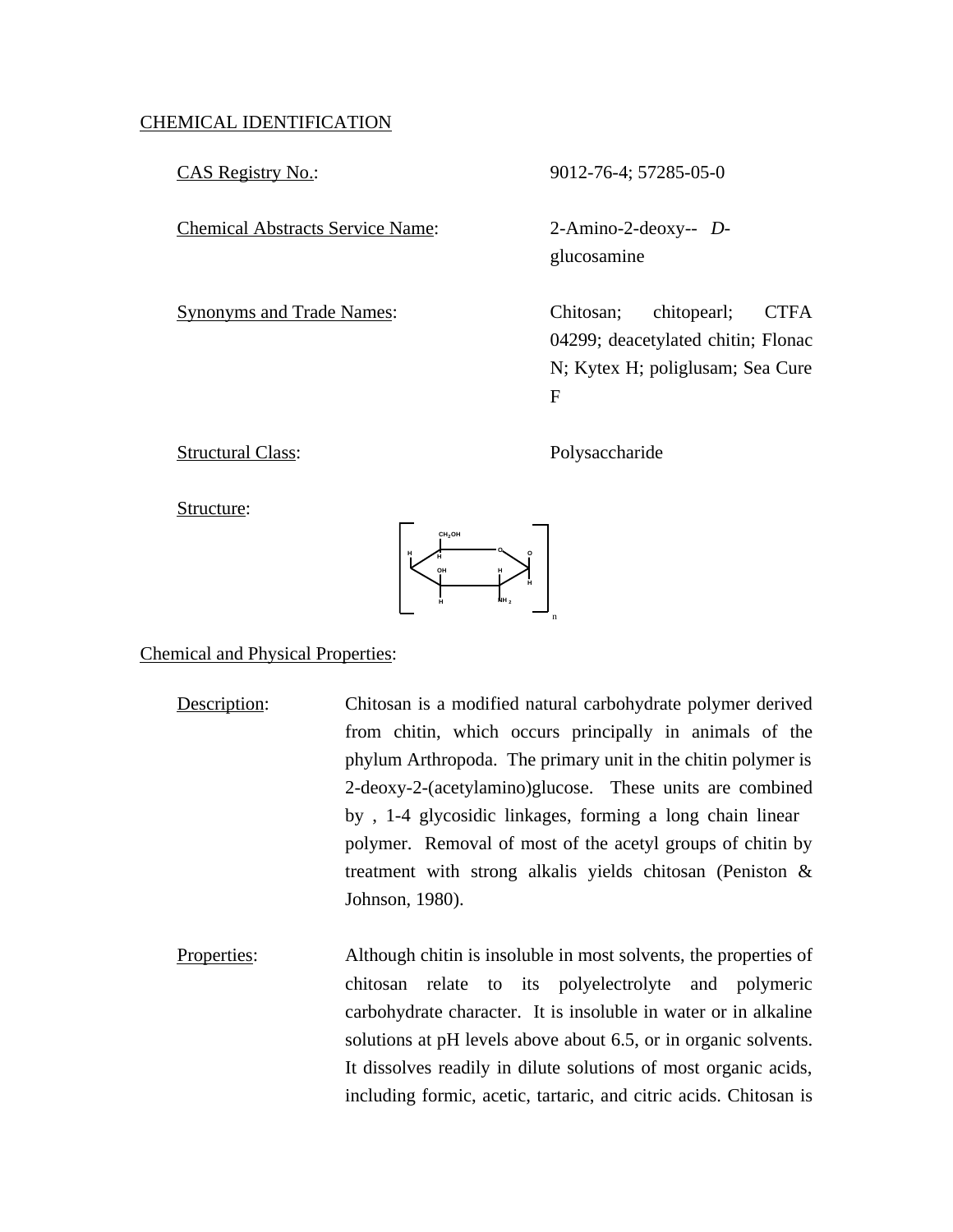soluble to a limited extent in dilute inorganic acids except phosphoric and sulfuric acids (Peniston & Johnson, 1980; LeHoux & Grondin, 1993; Sigma-Aldrich, 1999)

- Technical Products and Impurities: Chitosan is not one chemical entity, but varies in composition depending on manufacture. Chitosan could be defined as chitin sufficiently deacetylated to form soluble amine salts. The degree of deacetylation necessary to obtain a soluble product must be 80 to 85 percent or higher; *i.e*., the acetyl content of the chitosan product must be <4- 4.5 percent. Chitosan products are highly viscous, resembling natural gums (Peniston & Johnson, 1980).
- Chitosan is available in several forms from Sigma-Aldrich (1999). Practical grade chitosan from crab shells has a minimum of 85 percent deacetylation and a viscosity >200 cps (Brookfield, 1% solution in 1% acetic acid); it may contain foreign matter. High molecular weight (600,000) chitosan is a coarsely ground polymer prepared from crab or shrimp shells with a viscosity of 800-2000 cps. Low molecular weight (150,000) chitosan is 75-85 percent deacetylated and has a viscosity of 20-200 cps.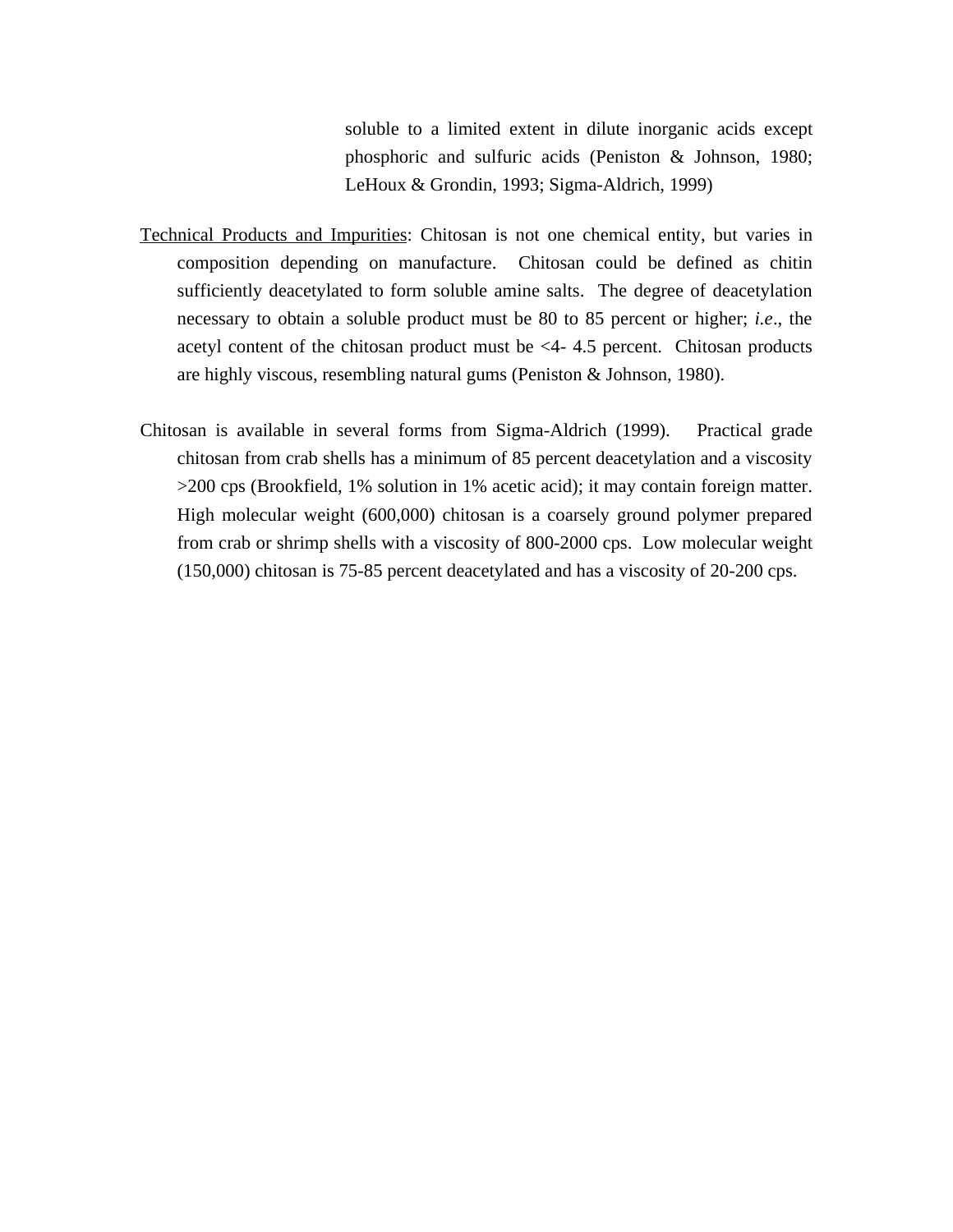#### EXPOSURE INFORMATION

Production and Producers: Chitin and chitosan are commercially manufactured by a chemical method. Crab or shrimp shells are deproteinized by treatment with an aqueous 3-5 percent NaOH solution. The resulting product is neutralized and calcium is removed by treatment with an aqueous 3-5 percent HCl solution at room temperature to afford a white or slightly pink precipitate of chitin. The N-deacetylation of chitin is done by treatment with an aqueous 40-45 percent NaOH solution, and the precipitate is washed with water. The crude sample is dissolved in aqueous 2 percent acetic acid, and the insoluble material is removed. The resulting clear supernatant solution is neutralized with aqueous NaOH solution to afford a purified sample of chitosan as a white precipitate (Hirano, 1996).

The main industrial sources of chitin are the shell wastes of shrimp, lobster, and crab. Chitosan is also prepared from squid pens. Squid pen chitosan is synthesized from  $\beta$ -chitin (amine group aligned with the OH and CH<sub>2</sub>OH groups) and crustacean exoskeleton chitosan is synthesized from alpha-chitin (anti-parallel chain alignment) (Shepherd *et al.*, 1997; Felt *et al.*, 1998).

Although chitosan outperforms competitive products in many applications, historical profit margins have been too low to be competitive. Commercial development has been hampered by the corrosive nature of the acids and bases used in the manufacture of chitosan, which destroys equipment, requires careful handling by workers, and presents potential environmental hazards (Peniston & Johnson, 1980; Leffler, 1997).

In 1994, the total world consumption of chitin and chitosan was estimated to be more than 1,000 tons with 800 tons being used in Japan (Hirano, 1996). According to Dr. Walker, based on data submitted to the EPA in 1986, 1990, and 1994, chitosan production was <10,000 lb per annum. By 1997, two US companies were producing chitosan from crab waste (Leffler, 1997). According to the most recent OPD Chemical Buyers Directory, chitosan is now manufactured or distributed by 45 companies; these are AIDP, Inc., ALFA Chem, Allchem Industries, Inc., American Ingredients, Inc., American International Chemical Inc., Arrow Chemical Inc., Ashland Chemical Company, Fine Ingredients Division, Beckmann Chemikalien KG, Belmont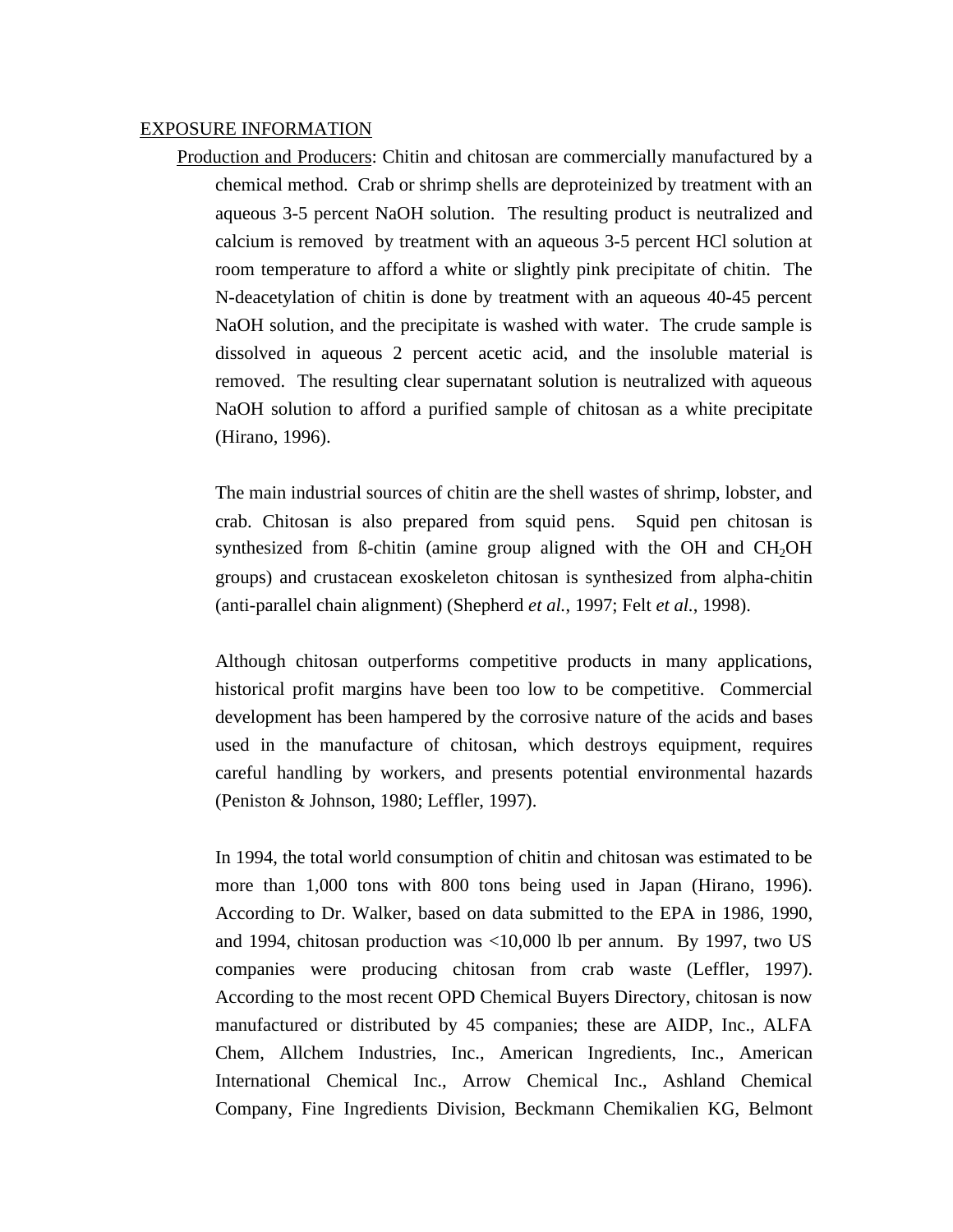Chemicals Inc., Biopolymer Engineering, Buckton Scott USA, Inc., CPB International, Inc., Chemical Industry Services, Inc., Chugai Boyeki (America) Corp., CitiUSA, Continental Trading Co., DCV Bionutritionals, DNP International Co., Inc., Fabrichem, Inc., G.C.I. Nutrients, H & A Industrial Inc., IRMA Corp., Infinity Marketing Group, Inc., JC Company, Inc., K3 Corp., Kaltron/Pettibone, M.M.P., Inc., Marcor Development Corp., Maypro Indstries, Inc., Mini Star Interrnational Inc., Pharma Nutrients, Pharmline, Inc., Pronova Biopolymer, Inc., RIA International, Paul Schueller International Inc., Schweizerhall, Inc., Seltzer Chemicals, Inc., Serra International Trading Inc., Stauber Performance Ingredients, Inc., Stryka Botanics Co., Inc., Tanabe U.S.A., Inc., Union Carbide Corporation, Universal Preservachem, Inc., Vanson Inc., and Wilke International, Inc. (Tilton, 1998).

Use Pattern: Many potential products using chitosan have been developed, including flocculating agents for water and waste treatment, chelating agents for removal of traces of heavy metals from aqueous solutions, coatings to improve dyeing characteristics of glass fibers, wet strength additives for paper, adhesives, photographic and printing applications, thickeners, and fibers and films (Peniston & Johnson, 1980).

Between 1976 and 1999, 2064 patents involving chitosan were approved by the US Patent and Trademark Office (1999). Some novel applications involving chitosan include biodegradable fish hooks and surgical sutures, coated paper and transparencies for inkjet ink, biodegradable implants and vascular prostheses, and low-fat whipping cream and ice cream.

Chitosan is used as an excipient for oral drug formulations, primarily as a diluent. Type IV Drug Master Files (DMFs) have been submitted to FDA for chitosan by Union Carbide Corporation and Warner Lambert. Chitosan is also being evaluated as a potential vehicle for orally administered controlled-release drugs. Chitosan is among the many materials proposed for preparing microspheres and microcapsules. Interesting applications include the preparation of chitosan-coated liposomes to improve oral absorption of insulin, biodegradable chitosan microspheres for controlled release of antineoplastic agents, and magnetic chitosan microspheres to localize drugs by biochemical and physical means (Felt *et al.*, 1998; FDA, 1999).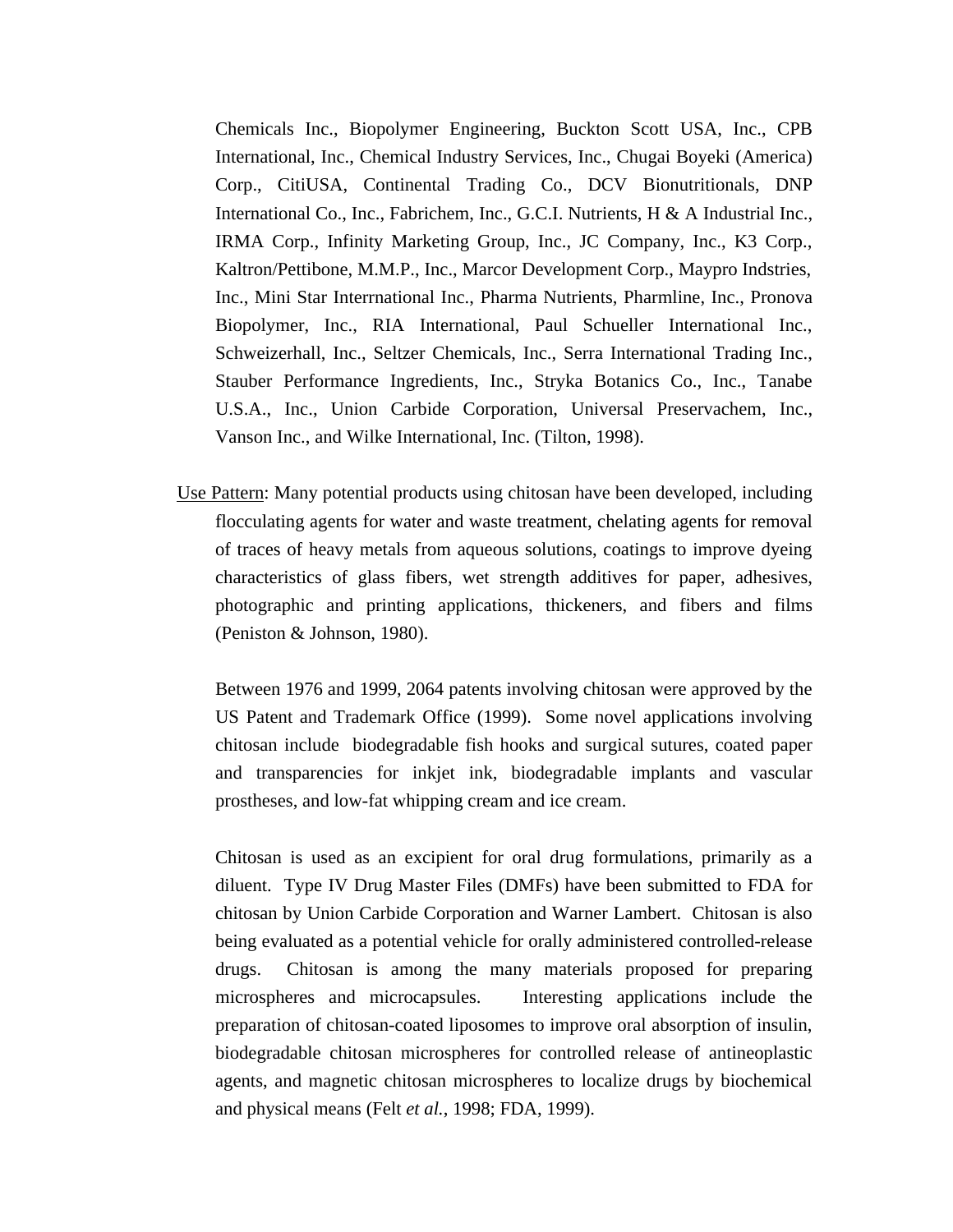Several drug delivery systems based on chitosan for other routes of administration are also being investigated. The good mucoadhesive properties of chitosan make it a promising candidate for development of nasal delivery systems. Chitosan has also been evaluated for the manufacture of ocular bandage lenses and biodegradable surgical implants (Felt *et al.*, 1998).

Wound dressings manufactured from chitosan, are available for clinical use. For example, Tegasorb<sup>™</sup> wound dressings by 3M are used with partial and full thickness dermal ulcers, leg ulcers, superficial wounds, abrasions, burns, and donor sites. Tegasorb dressings interact with wound fluid to create a soft, semi-transparent absorbent mass that enhances wound healing (Illum, 1998; McRight, 1998).

Cosmetic compositions based upon chitosan derivatives are suitable for treatment of hair or skin. They can be provided as hair washes, body washes, coloring shampoos, hair dressing creams, hair tonics, blow-dry lotions, hair setting lotions, hair conditioners, agents for permanent hair deformation, and as cosmetic agents for the care, protection, or cleaning of skin. Amerchol, a subsidiary of Union Carbide Corporation, is a supplier of functional ingredients to the personal care industry, including chitosan polymers (Lang *et al.*, 1985; Amerchol, 1998).

Chitosan has several agricultural uses. It acts as a preservative coating and biofungicide when sprayed on fresh fruits and vegetables. Chitosan fertilizers increase the number of useful soil microorganisms and decrease harmful ones. Plant seeds are soaked in aqueous solutions of chitosan to prevent microbial infections and increase plant production. In the US, three products containing chitosan are registered as pesticides, Elexa (0.95% chitosan) by Safescience Products, Inc., and Hygra Yield Enhancing Seed Treating Agent (2.5% chitosan) and Yea! Poly-D-Glucosamine Solution (2.5% chitosan) both by DCV, Inc. (Hirano, 1996; *Anon*., 1999; USEPA/OPP Chemical Database, 1999).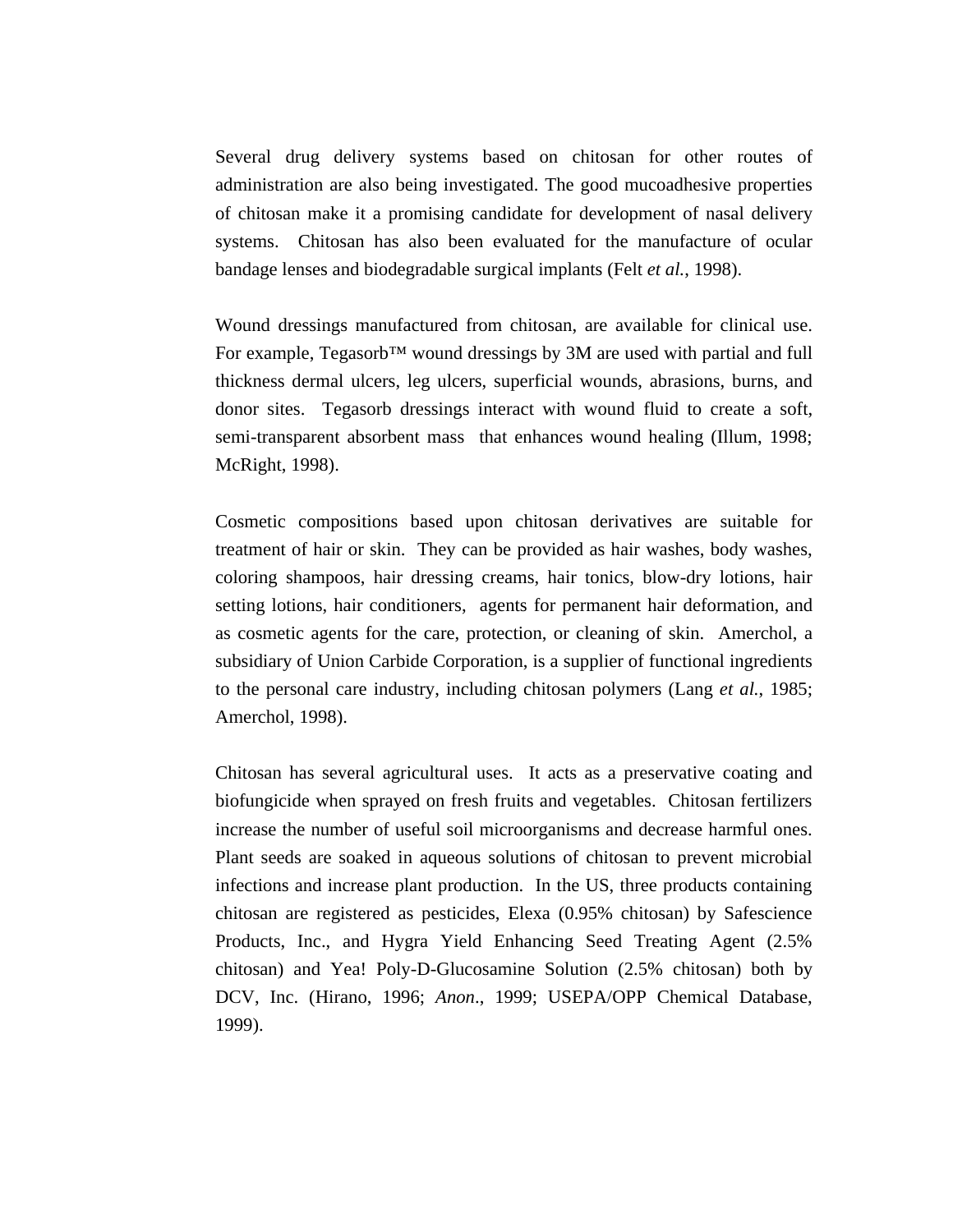Cationic chitosan forms polyelectrolyte complexes with polyanioninc polymers and the chelate complexes with metal ions to afford precipitates. These reactions have been used for the clarification of polluted waste water. Chitosan is also usable as an adsorbent for the removal of certain harmful radioisotopes from polluted water and for the recovery of uranium from sea water and fresh water (Hirano, 1996).

The reason for the explosive growth in the number of manufacturers and distributors of chitosan might be its new found acceptance as a diet aide. The chitosan craze was triggered by a book, *The Fat Blocker Diet*, written by Dr. Arnold Fox and Brenda Adderly, and published in 1997 (Amazon.com, 1999). Variously called "the fat magnet," the "fat trapper," or a "sponge," chitosan is though to inhibit fat digestion by dissolving in the stomach, emulsifying fat in the stomach contents, and forming a gel in the intestine which entraps the fat and prevents intestinal absorption (Kanauchi *et al.*, 1995). Some sources of chitosan diet aids available to consumers *via* the Internet are listed in Table 1. Chitosan can also be found in local drug stores and vitamin shops.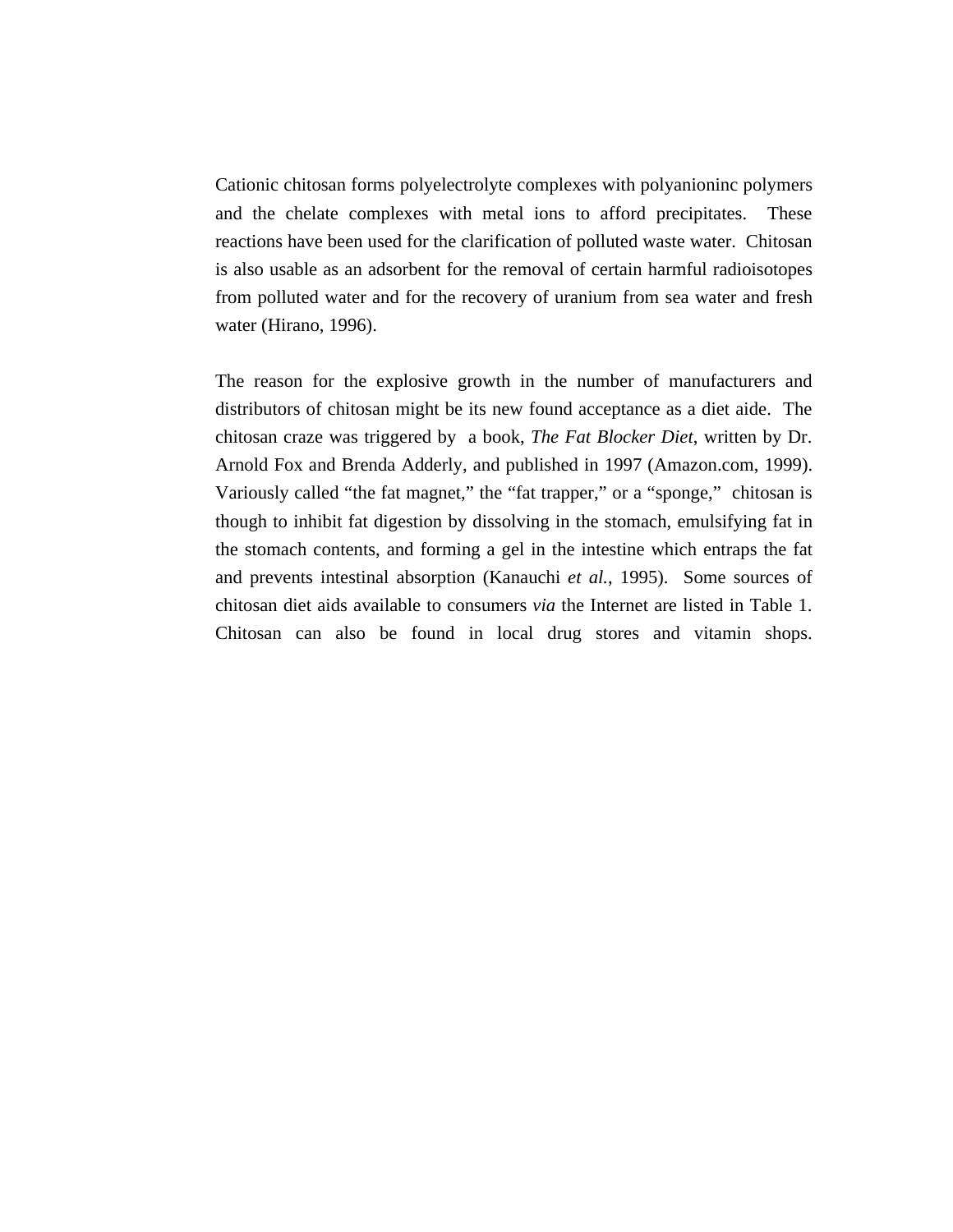| <b>Name</b>          | <b>Supplier</b>    | <b>Recommend</b><br>ed Daily | <b>Description</b>                      |
|----------------------|--------------------|------------------------------|-----------------------------------------|
|                      |                    | <b>Dose</b>                  |                                         |
| Chito-Maxx           | <b>Body Wise</b>   | 2 grams                      | 500 mg capsules also containing         |
|                      |                    |                              | inulin analog and ascorbic acid         |
| ChitoPro             | Ultimate           | 3 grams                      | 500 mg capsules                         |
|                      | Nutrition          |                              |                                         |
| Chitosan             | Body               |                              | 250 mg capsules                         |
|                      | <b>Systems</b>     |                              |                                         |
|                      | Technology         |                              |                                         |
| Chitosan             | Adbiotk            |                              | 500 mg capsules                         |
| Chitosan (90-        | Natrol             | 2 grams                      | 500 mg capsules also containing         |
| 95%                  |                    |                              | magnesium stearate, silica, and gelatin |
| deacetylated)        |                    |                              |                                         |
| Chitosan (93%        | Allergy            | 1 to 2 grams                 | 500 mg capsules                         |
| deacetylated)        | Research           |                              |                                         |
|                      | Group              |                              |                                         |
| <b>Chitosan Plus</b> | Nature's           |                              | 500 mg capsules also containing         |
|                      | <b>RX</b>          |                              | estrified vitamin C, CoQ10, and         |
|                      |                    |                              | manganese                               |
| Diet Fuel            | Twinlab            | 3 grams                      | 500 mg capsules (90-95%)                |
|                      |                    |                              | deacetylated chitosan) also containing  |
|                      |                    |                              | cellulose, gelatin, water, magnesium    |
|                      |                    |                              | stearate, and MCT (undefined)           |
| Fat Zapper           | <b>Head Start</b>  | up to $1.5$                  | 250 mg capsules also containing         |
|                      |                    | grams                        | grapefruit fiber and vitamin C          |
| Mega Chitosan        | <b>Ultraceutix</b> | 2 grams                      | 500 mg capsules also containing         |
| Plus                 |                    |                              | Vitamin C (ascorbic acid), lipase,      |
| $(87-93%$            |                    |                              | chromium picolinate, and magnesium      |
| deacetylated)        |                    |                              | stearate and calcium phosphate          |
|                      |                    |                              | excipients                              |
| Southern Blue        | McFarlane          | starting dose                | 250 mg capsules of chitosan prepared    |
| Chitosan             |                    | of 2 grams                   | from squid pens                         |

**Table 1. Some chitosan products sold to consumers over the Internet**  Name | Supplier | Recommend | Description

 Headstart, 1999; Natures RX, 1999; Netrition, 1999; Southern Blue, 1999; Sources: Adbiotk, 1999; Body Systems Technology, 1999; Bodywise, 1999; Ultranutrition, 1999; Vitanet, 1999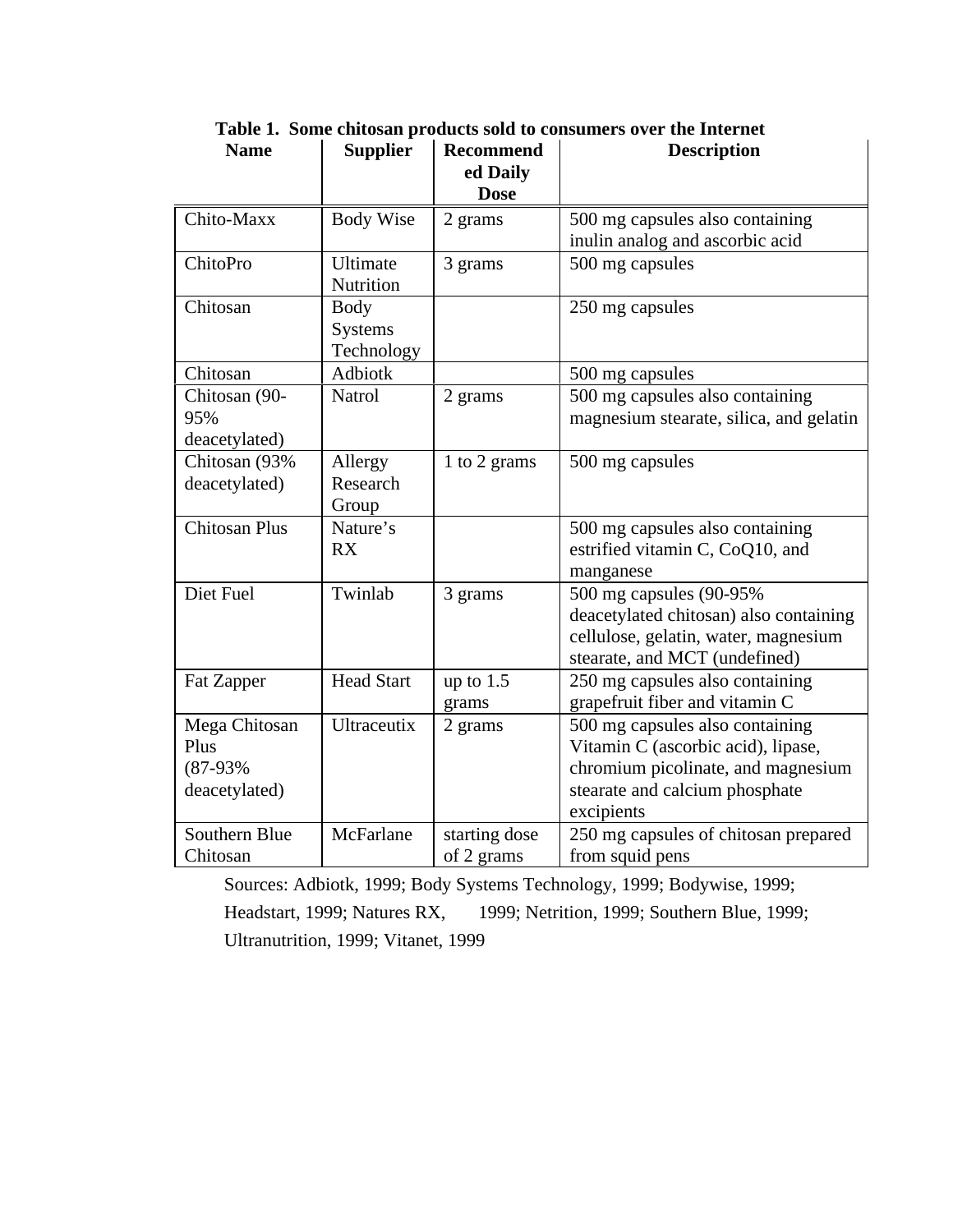#### Human Exposure:

Human exposure to chitosan occurs from the uses listed above. Exposure can occur through multiple sources, with individuals often unaware that they are consuming chitosan. A dieter intentionally ingesting chitosan capsules and unintentionally ingesting chitosan as an excipient in a medication, as an ingredient in low-fat dairy products, and as a preservative sprayed on fruits can easily consume a daily dose of 10 to 20 grams.

- Environmental Occurrence: Chitosan, itself, is not a product that occurs in nature. Chitosan is biodegraded within 2 months in farming soils in the summer (Hirano, 1996).
- Regulatory Status: As a pharmaceutical excipient, chitosan has no regulatory status and may not be sold for use in food or approved drugs unless it can be qualified through FDA approval mechanisms for food components or finished new drug dosage forms. Excipients contained in over-the-counter drug products must be safe in the amounts administered and not interfere with the effectiveness of the preparation or with assays to determine if the product meets professed standards of identity, strength, quality, and purity (IPEC Americas, 1999).

With a new pharmaceutical use for an excipient, it is likely that some necessary data may exist in a confidential drug master file at FDA. Users of the excipient are required to submit a DMF reference letter from the excipient manufacturer to the FDA as part of their drug application (IPEC-Americas, 1999).

Since 1994, dietary supplements, including chitosan used as a diet aide, have been regulated under the Dietary Supplement Health and Education Act (DSHEA). The DSHEA requires no proof of safety for dietary supplements on the market before October 15, 1994. Labeling requirements for such supplements allow warnings and dosage recommendations as well as substantiated "structure or function" claims. All claims must prominently note that they have not been evaluated by the FDA, and they must bear the statement "This product is not intended to diagnose, treat, cure, or prevent any disease" (Croom & Walker, 1995).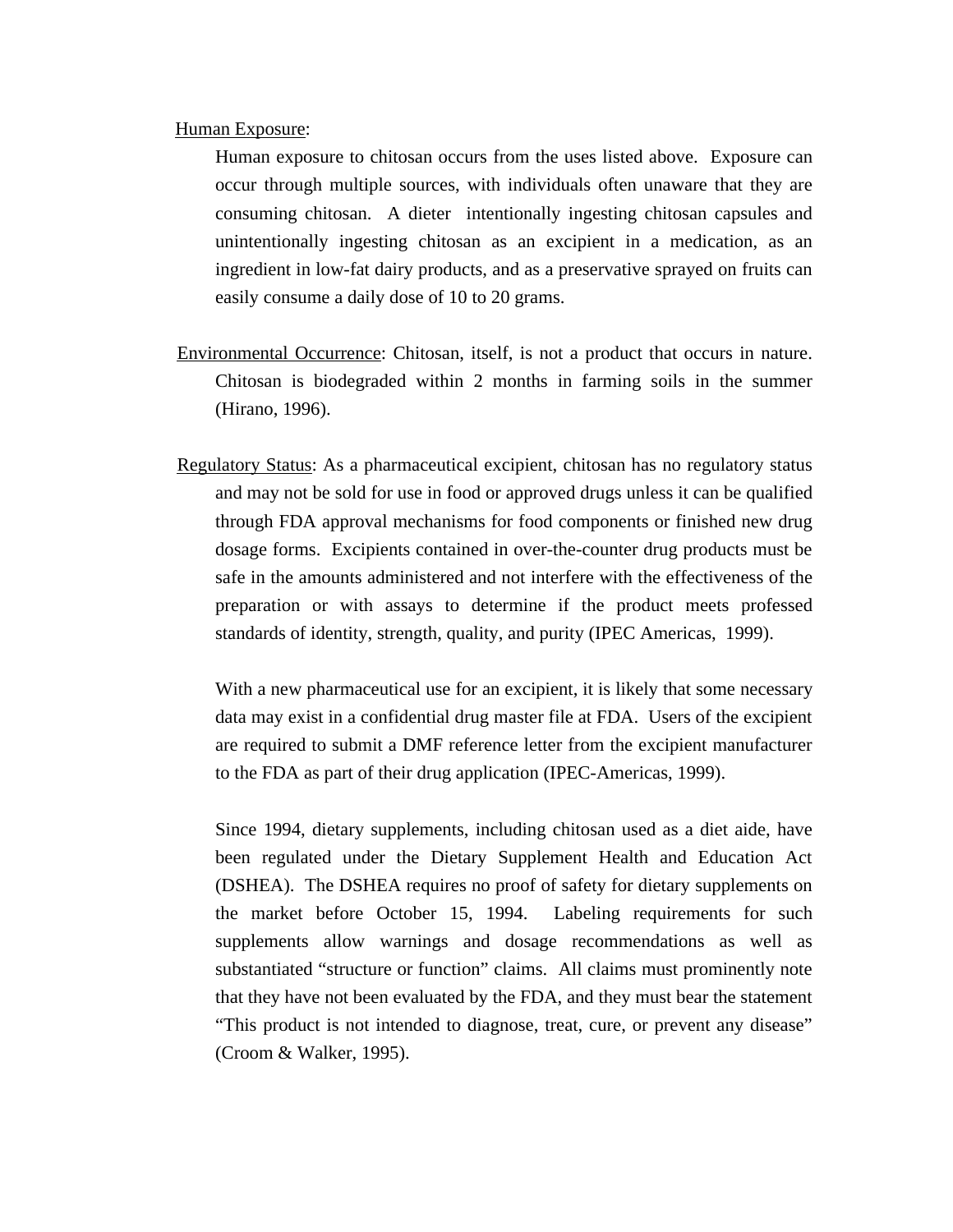### EVIDENCE FOR POSSIBLE CARCINOGENIC ACTIVITY

- Human Data: No epidemiological studies or case reports investigating the association of exposure to chitosan and cancer risk in humans were identified in the available literature.
- Animal Data: No 2-year carcinogenicity studies of chitosan were identified in the available literature.

Two studies of the acute toxicity of chitosan were identified in the available literature. Hirano (1996) reported that the oral  $LD_{50}$  was 16 g/kg in mice. The intraperitoneal (ip)  $LD_{50}$  of sodium chitosan sulfate in rats was reported to be 208 mg/kg (NLM, 1999).

- Short-Term Tests: No *in vitro* or *in vivo* studies evaluating chitosan for mutagenic effects were identified in the available literature. It is possible that such information exists in the Drug Master Files.
- Metabolism: Chitosan is a polymer not hydrolyzed by human digestive enzymes (Ormrod *et al.*, 1998). Its function as a dietary supplement is dependent on its lack of absorption in the human body.

Other Biological Effects: *Antigenotoxicity/Anticarcinogenicity.* Chitosan reduced the geno- toxicity of aqueous solutions of the hydrophobic mutagens, 4 nitroquinoline-N-oxide and dinitropyrene, as measured in a sister chromatid exchange assay. Under similar conditions, chitosan did not show antigenotoxic activity for mitomycin C, but it reduced the genotoxicity of adriamycin by 78 percent. These effects were pH dependent for mitomycin C but not for adriamycin (Ohe, 1996).

Dietary chitosan (2%) reduced the incidence of azoxymethane-induced early preneoplastic markers of colon carcinogenesis in female CF1 mice, as indicated by aberrant crypts and mitotic figures and altered crypt morphometrics in the colon (Torzsas *et al.*, 1996).

*Weight loss and cholesterol-lowering effects from dietary intake.* Interest in the effects of dietary chitosan originated from its use as a coagulation agent for waste treatment systems in food and beverage processing plants. Since the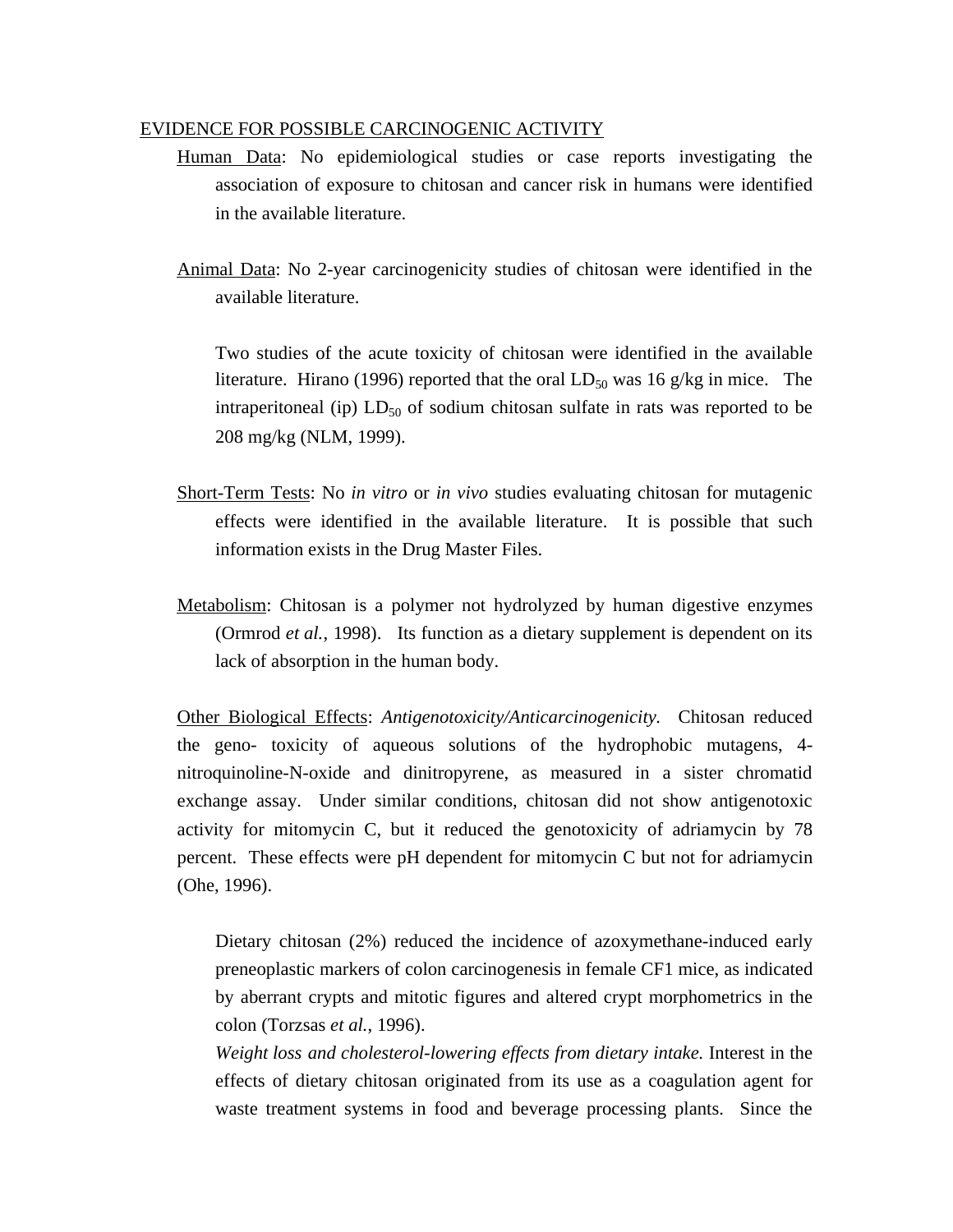dried sludge was used as a protein supplement in animal feeds, the potential toxicity of chitosan to the consuming animal had to be investigated (Landes & Bough, 1976).

The following observations have been made.

- Progressive growth reductions occurred in male Sprague-Dawley rats fed 10 or 15 percent chitosan diets for 8 weeks; enlarged liver and kidneys were observed at 15 percent (Landes & Bough, 1976).

- No significant differences in weight gain were seen in male rats fed 1 or 5 percent chitosan for 4 weeks; with 5 percent chitosan, oleic acid and cholesterol absorption was lowered by 58 and 63 percent, respectively (Vahouney *et al.*, 1983).

- No significant differences in growth, food intake, liver weight, and dried fecal weight were observed between control and chitosan-fed (2 or 5%) male Wistar rats after 21 days on a low cholesterol diet. Chitosan feeding (5%) reduced serum cholesterol levels in these rats. Chitosan feeding also suppressed the formation of coprostanol in the intestines. Although chitosan had been reported to increase the excretion of neutral sterols in rats fed a high cholesterol diet, no increase in fecal neutral sterols was observed in rats fed a low cholesterol diet (Fukada *et al.*, 1991).

- High-molecular-weight chitosan (>750 kDa) was a less effective hypocholesterolemic agent than a 70-kDa preparation. A 7.5 percent chitosan formula maintained cholesterol homeostasis in male Long-Evans rats despite a greatly increased cholesterol intake (LeHoux & Grondin, 1993).

- Ascorbate had a synergistic effect on the inhibition of fat digestion by chitosan in male Sprague-Dawley rats (Kanauchi *et al.*, 1995).

- A greater effect on fat digestibility by rats occurred with increases in the viscosity or deacetylation degree of the chitosan preparation (Deuchi *et al.*, 1995a).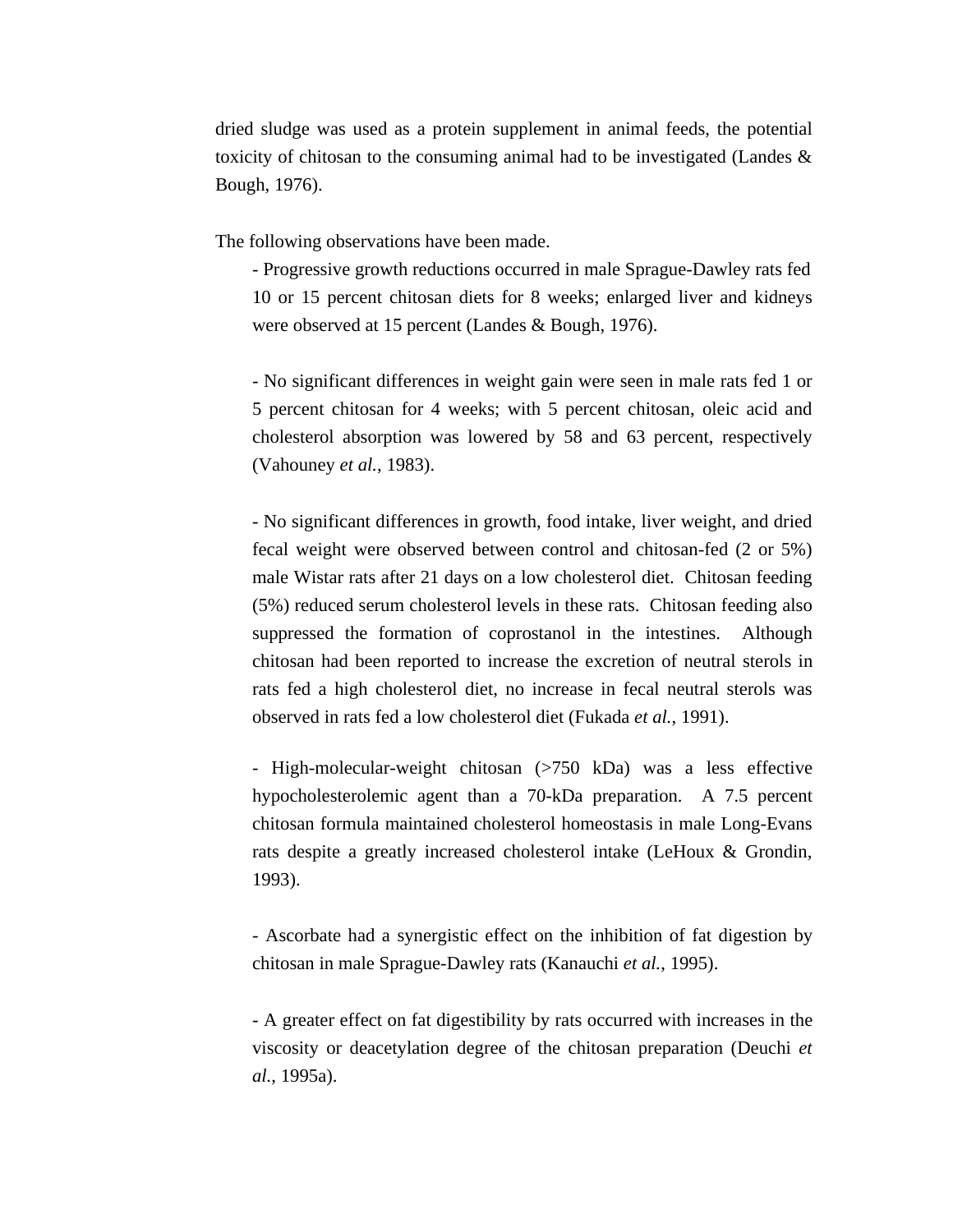- Significant reductions of feed intakes, body weights, total plasma cholesterol, and HDL-cholesterol were observed in broiler chicks fed chitosan for 12 days (Razdan *et al.*, 1997).

- Inhibition of hypercholesterolemia and atherogenesis occurred in gene knockout apolipoprotein E-deficient mice fed 5 percent chitosan for 20 weeks (Ormrod *et al.*, 1998).

Thus, claims that chitosan may help obese individuals to lose weight and lower elevated serum cholesterol appear to have some experimental basis.

Tanaka and coworkers (1997) cautioned, however, that special care should be taken in the clinical use of chitosan over a long time. Chitosan was administered orally and parenterally to mice. When 5 mg of chitosan was injected intraperitoneally, the body weights of the mice decreased significantly and inactivity was observed in the fifth week. Histologically, many macrophages with hyperplasia were observed in the mesenterium. Subcutaneous injection of 5 mg of chitosan did not evoke the general and cellular abormalities. Oral administration of 5 percent chitosan via a casein diet caused mouse body weights to decrease and also decreased the number of *Bifidobacterium* and *Lactobacillus* in normal flora of the intestinal tract.

Concerns have also been raised that chitosan could cause the loss of fat-soluble vitamins and block absorption of medicines such as birth control pills (Orr, 1999). In a study by Deuchi and coworkers (1995b), chitosan feeding for 2 weeks caused a decrease in mineral absorption and bone mineral content in male Sprague-Dawley rats. Moreover, the ingestion of chitosan with ascorbic acid led to a marked and rapid decrease in the serum vitamin E, although such a loss did not occur in rats given glucosamine monomer instead of chitosan.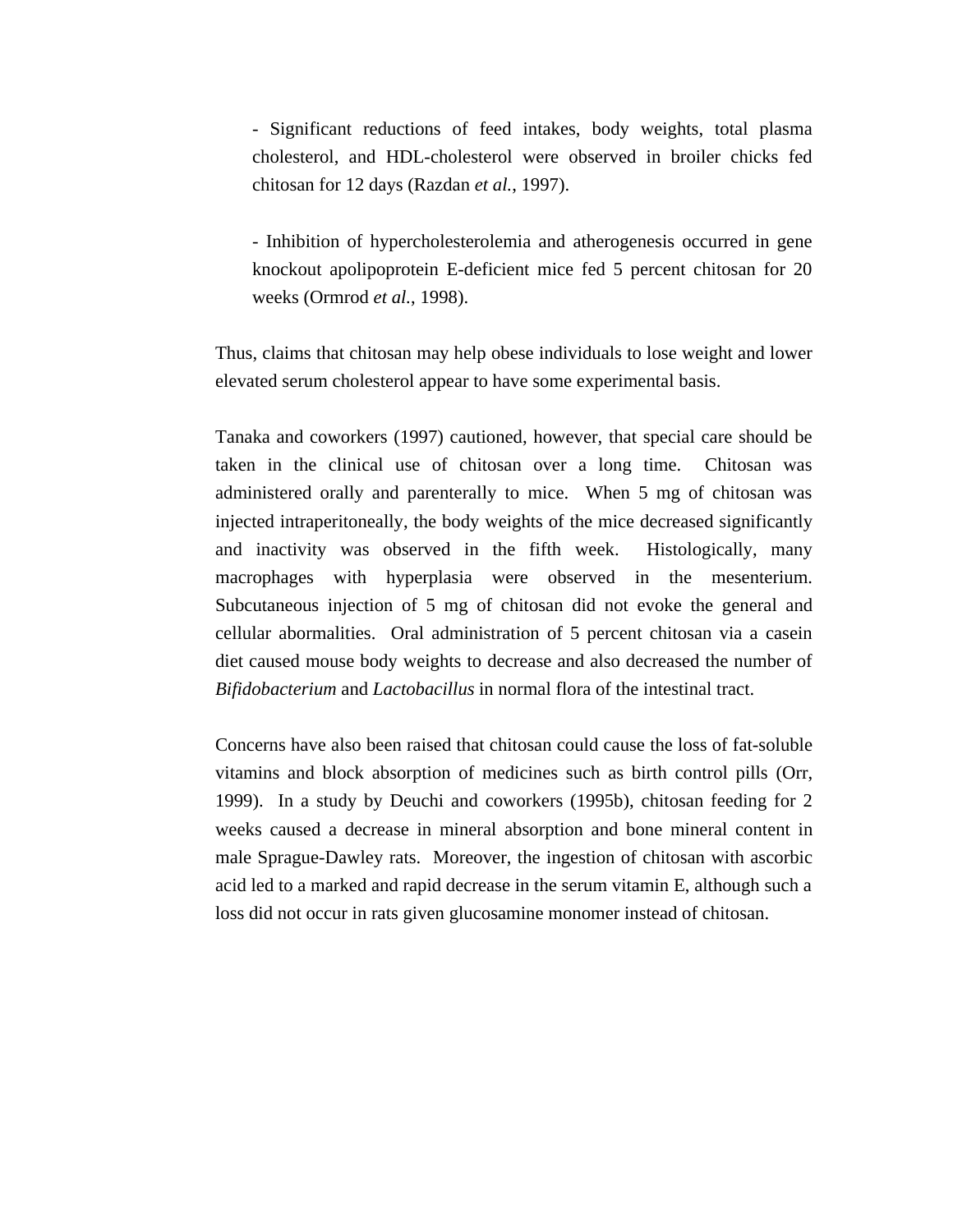#### **REFERENCES**

Adbiotk (1999) *Chitosan*. [http://www.adbiotk.com]

*Anon.* (1999) *Use of Chitosan as Preservative Coating and Biofungicide for the Preservation of Fresh Fruits and Vegetables.*  [http://aceis.agr.ca/icar/docs/96000269.html]

Amazon.com (1999) *New Chitosan Book.* [http://www.chitosan.net/]

Amerchol (1998) *Amerchol Expands Methyl Glucoside Capacity to Meet Worldwide Market Demand.* [http://www.chitosan.com.cn/chitosan/news]

Body Systems Technology (1999) *The "Fat Trap."* [http://www.adgrafix.com/changes/chitof.htm]

Bodywise (1999) *Chito-Maxx™ Dietary Fiber with Inulin Analog & Vitamin C.* [http://www. bodywise.org/chitomaxx.html]

Croom, E.M. & Walker, L. (1995) Botanicals in the pharmacy: New life for old remedies. *Drug Topics*, **139**(6), 84-93

Deuchi, K., Kanauchi, O., Imasato, Y. & Kobayashi, E. (1995a) Effect of the viscosity or deacetylation degree of chitosan on fecal fat excreted from rats fed on a high-fat diet. *Biosci. Biotechnol. Biochem.*, **59**(5), 781-785

Deuchi, K., Kanauchi, O., Shizukuishi, M. & Kobayashi, E. (1995b) Continuous and massive intake of chitosan affects mineral and fat-soluble vitamin status in rats fed on a high-fat diet. *Biosci. Biotechnol. Biochem*., **59**(7), 1211-1216

FDA (1999) *Guideline for Drug Master Files* (with list of Drug Master Files as of April 1999). [http://www.fda.gov/cder/guidance/dmf.htm]

Felt, O., Buri, P., & Gurny, R. (1998) Chitosan: A unique polysaccharide for drug delivery. *Drug Dev. Ind. Pharm*. **24**(11), 979-993

Fukada, Y., Kimura, K. & Ayaki, Y. (1991) Effects of chitosan feeding on intestinal bile acid metabolism in rats. *Lipids*, **26**(5), 395-399

Headstart (1999) *Fat Zapper CHITOSAN the Fat Magnet.* [http://www.headstartvitamins com/chitosan.html]

Hirano, S. (1996) Chitin biotechnology applications. *Biotechnol. Annu. Rev*., **2**, 237-258

Illum, L. (1998) Chitosan and its use as a pharmaceutical excipient. *Pharm. Res*., **15**(9), 1326-1331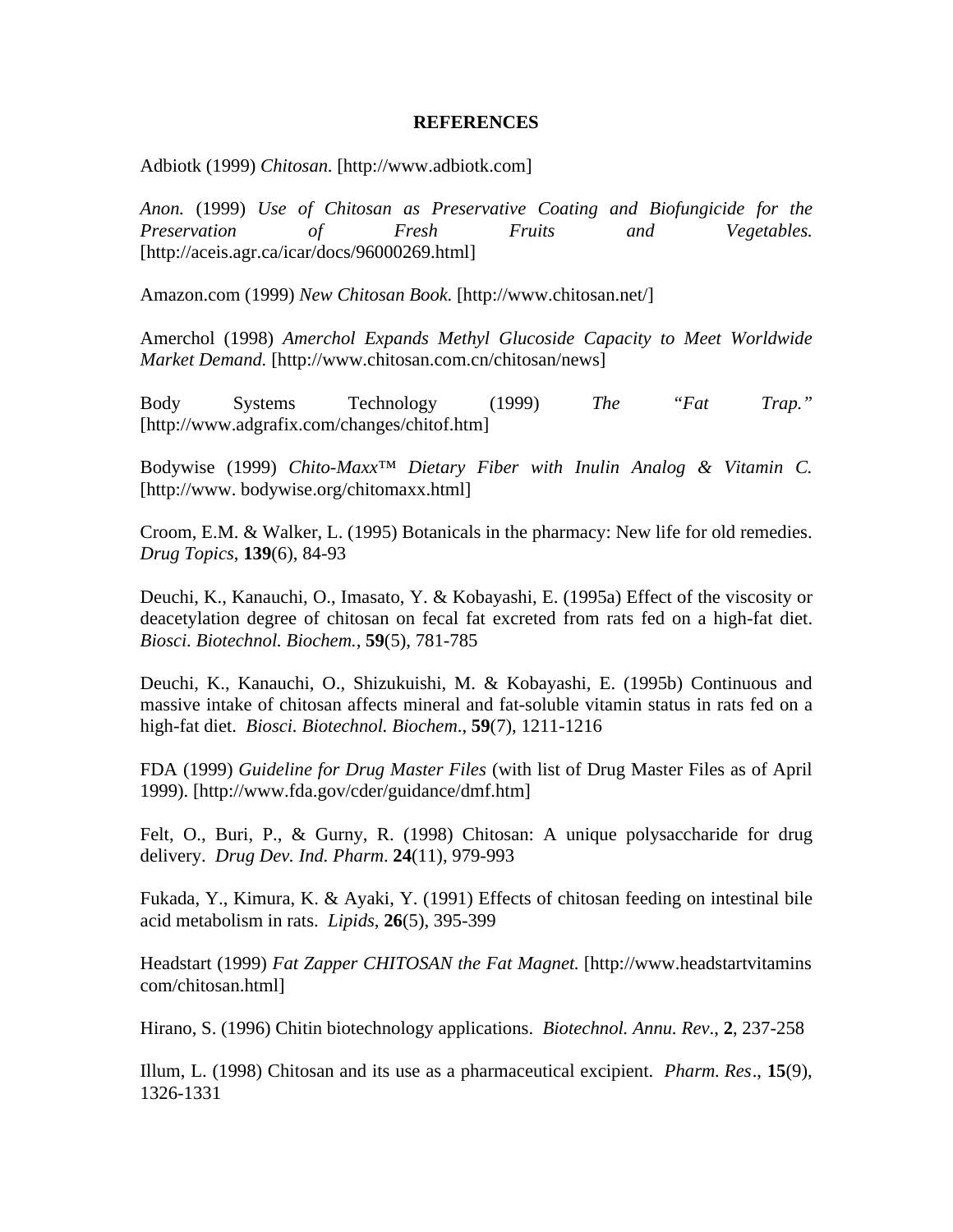IPEC-Americas (1999) *Frequently Asked Questions*. [http://www.ipecamericas.org/public/faqs.html]

Kanauchi, O., Deuchi, K., Imasato, Y., Shizukuishi, M. & Kobayashi, E. (1995) Mechanism for the inhibition of fat digestion by chitosan and for the synergistic effect of ascorbate. *Biosci. Biotechnol. Biochem.*, **59**(5), 786-790

Landes, D.R. & Bough, W.A. (1976) Effects of chitosan - a coagulating agent for food processing wastes in the diets of rats - on growth and liver and blood composition. *Bull. Environ. Contam. Toxicol*., **15**(5), 555-563

Lang, G., Wendel, H. & Konrad, E. (1985) *Cosmetic Composition Based upon Chitosan Derivatives as well as Processes for the Production Thereof.* Assignee: Wella Aktiengesellschaft*,* (US Patent 4,528,283), 15 pp

Leffler, M. (1997) Spotlight on research: Treasure from trash. Is there profit in crab waste? *Marine Notes*, **15**(2), 5 pp. [http://www.mdsg.umd.edu/MarineNotes/Mar-Apr97/index.html]

LeHoux, J.G. & Grondin, F. (1993) Some effects of chitosan on liver function in the rat. *Endocrinology*, **132**(3), 1078-1084

McRight, A.E. (1998) *510(k) Summary of Safety and Effectiveness* (unpublished report submitted to the FDA), 2 pp.

Natures RX (1999) *Chitosan the "Fat Trap."*  [http://www3.sympatico.ca/w.may/chiton.htm]

Netrition (1999) *Chitosan Fat Absorber*. [http://ww.netrition.com/chitosan\_in\_page.html]

NLM (1999) *RTECS (Registry of Toxic Effects of Chemical Substances)*, Bethesda, MD, searched February, 1999 [Record Nos. 146551, 147635]

Ohe, T. (1996) Antigenotoxic activities of chitin and chitosan as assayed by sister chromatid exchange. *Sci. Total Environ*., **181**(1), 1-5

Ormrod, D.J., Holmes, C.C. & Miller, T.E. (1998) Dietary chitosan inhibits hypercholesterolaemia and atherogenesis in the apolipoprotein E-deficient mouse model of atherosclerosis. *Atherosclerosis,* **138**(2), 329-334

Orr, A. (1999) *Another New Diet Craze?* [http://www.sizeacceptance.org/news/news055.html]

Peniston, Q.P & Johnson, E. (1980) *Process for the Manufacture of Chitosan*. US Patent No. 4,195,175, 5pp.